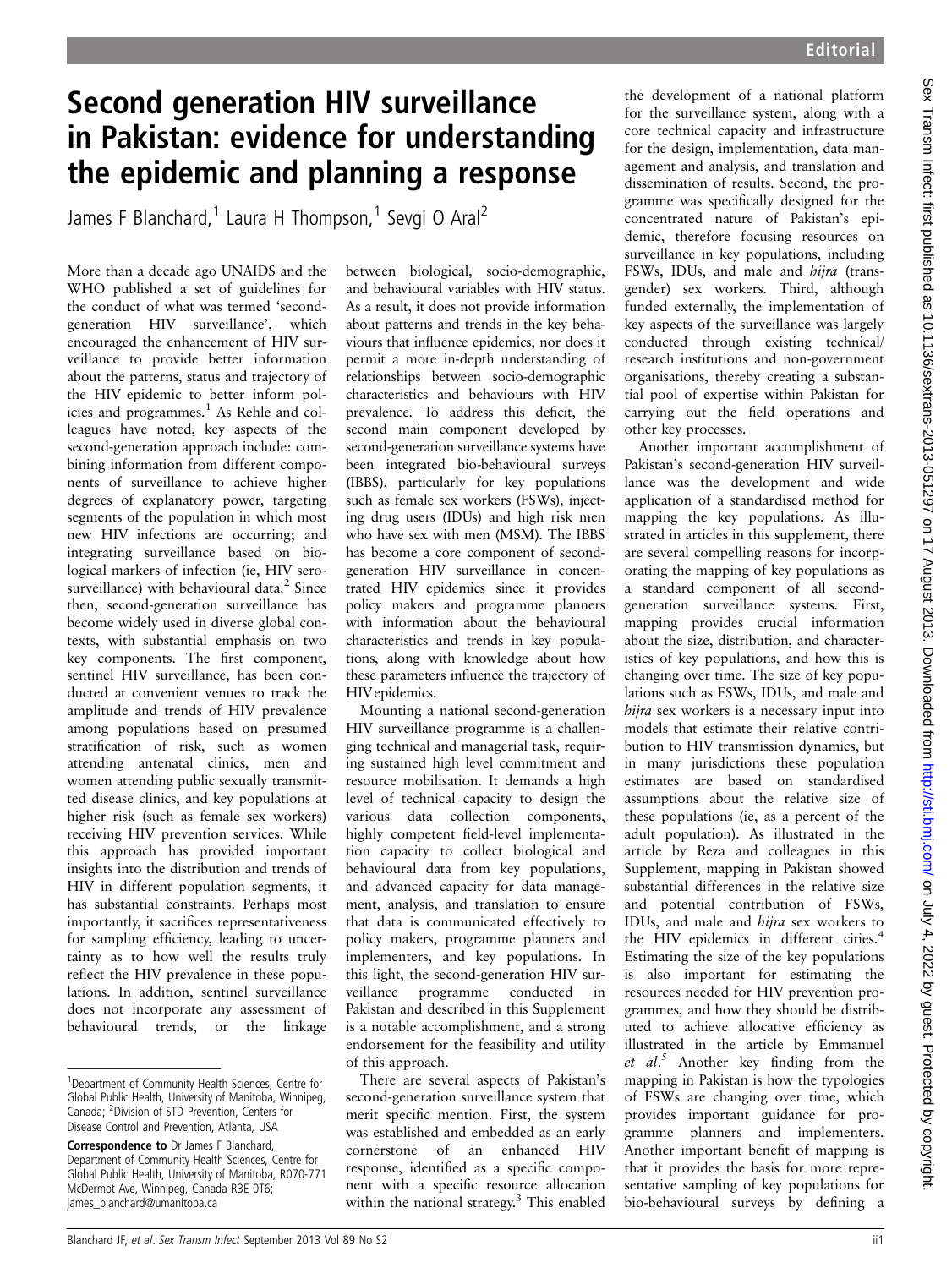sampling frame. In many jurisdictions, sampling is still largely based on known locations of key populations identified by existing prevention programmes. This often results in oversampling of key populations already reached by programmes and the biases inherent in such samples. The very low proportion of key populations sampled in Pakistan's bio-behavioural surveys that knew of or utilised services provided through service delivery programmes illustrates how successful the mapping was at delivering a sample frame unbiased by the reach of existing programmes. Moreover, it permitted an assessment of trends in service coverage. For example, the overall proportion of FSWs who had accessed HIV prevention programmes increased from 2.1% in 2006 to 20.7% in 2011.6

The articles assembled in this Supplement provide important insights into the emerging HIV epidemics in Pakistan. The article by Reza et al. provides wide-ranging analysis of the absolute and relative sizes of key populations in different cities of Pakistan, overlapping networks between the key populations, and the implications for HIV transmission dynamics.<sup>4</sup> They found that the relative size of key populations varied widely between cities, as did the overlap between high risk sexual and drug injecting networks. Another key finding was that, as anticipated, HIV epidemics among IDUs have emerged most rapidly and IDUs will continue to have the highest HIV prevalence. However, projection models indicate an increasing risk of substantial expansion of the HIV epidemics in high risk sexual networks, particular among male and hijra (transgender) sex workers, and eventually among female sex workers. The article by Emmanuel et al. examines the size and distribution of the key populations in different cities of Pakistan and analyses how HIV prevention programme resources could be allocated to most efficiently achieve high programme coverage.<sup>5</sup>

The next four articles provide detailed analysis of the patterns and trends in the behaviours, HIV prevalence, and associations between socio-demographic and behavioural factors and HIV risk among key populations. Archibald et al. show the rapid expansion of HIV prevalence among IDUs in Pakistan, illustrating the importance of intensified prevention efforts.<sup>7</sup> They also illustrate how IDU risk differs geographically, with varying injecting patterns and trends in HIV prevalence in different cities. The next article, by Emmanuel and colleagues, illustrates the

great variability in female sex work in different cities of Pakistan, both in terms of the relative size of the FSW population and the typology of sex work. $8$  They also show how female sex work in Pakistan has been changing, with an increasing dispersion of sex work into forms that are mediated through network operators, facilitated with the increasing use of cell phones by FSWs to interact with clients. The article by Mishra and colleagues described the socio-demographic and behavioural characteristics of FSWs, and how they have changed between 2006 and 2011.6 Key findings include low levels of HIV prevention programme exposure and low rates of condom use. Notably, FSWs who had experienced sexual violence and had recent sexual relations with a person who injects drugs were less likely to use condoms. Thompson and colleagues provide a comprehensive description of the male and hijra (transgender) sex worker population in different regions of Pakistan.<sup>9</sup> They show the variation in these populations across the major regions with respect to the social organisation of sex work. Across all cities, these populations experience very high risk for HIV, and variable knowledge and access to service delivery programmes.

The final two papers describe management and policy issues experienced in Pakistan in the context of the secondgeneration HIV surveillance programme. Munro et  $al^3$  provide a broad-ranging analysis of the policy challenges and opportunities related to HIV surveillance in Pakistan. They highlight the implementation challenges, which relate to the changing funding and programme environment, requiring flexibility in implementation methods while retaining methodological consistency and rigour. They note the ongoing challenges of ensuring that surveillance activities maintain high ethical standards, particularly since they often involve highly vulnerable populations that are marginalised and stigmatised. They also point out the importance of high level commitment to surveillance and the translation of findings into policy and programme design as key to the sustainability of second-generation surveillance. Finally, Adrien and colleagues examine how the lessons from Pakistan's second-generation surveillance programme can be translated to other contexts.<sup>10</sup> They conclude that many of the technical strategies developed and deployed in Pakistan are applicable in diverse contexts, including both developed and developing countries. They also

emphasise the need for continuous interaction between those conducting surveillance and those responsible for HIV prevention programme management and policy to ensure efficient and effective knowledge translation to improve programme design and implementation.

Globally, there is an increasing emphasis on improving the efficiency and effectiveness of HIV prevention programmes. Achieving this will require high quality methods to appraise epidemics and translate those appraisals into strategic plans that will effectively direct HIV prevention resources and interventions to where they will have the greatest impact. The articles in this Supplement present a comprehensive set of analyses which form the 'assessment' and 'strategic planning' components of a programme science approach to HIV prevention programme planning.<sup>11</sup> <sup>12</sup> This also requires the ongoing monitoring of the results of programmes, while simultaneously tracking changes in the epidemics. In addition, as illustrated in this collection of articles, it is important to understand the characteristics of the key populations, and how they are changing over time in response to shifting social, economic and political contexts. Pakistan's secondgeneration HIV surveillance programme illustrates some key methods for doing this, and could serve as a model for other countries seeking evidence-based HIV programmes.

Contributors JFB, LHT, and SA co-wrote this **Editorial** 

Funding Canadian International Development Agency.

Competing interests None.

Provenance and peer review Commissioned; internally peer reviewed.



**Open Access** This is an Open Access article distributed in accordance with the Creative Commons Attribution Non Commercial (CC BY-NC 3.0) license, which permits others to distribute, remix, adapt, build upon this work non-commercially, and license their derivative works on different terms, provided the original work is properly cited and the use is non-commercial. See: http:// creativecommons.org/licenses/by-nc/3.0/

To cite Blanchard JF, Thompson LH, Aral SO. Sex Transm Infect 2013;89:ii1-ii3.

Received 23 July 2013 Accepted 28 July 2013

Sex Transm Infect 2013;89:ii1-ii3. doi:10.1136/sextrans-2013-051297